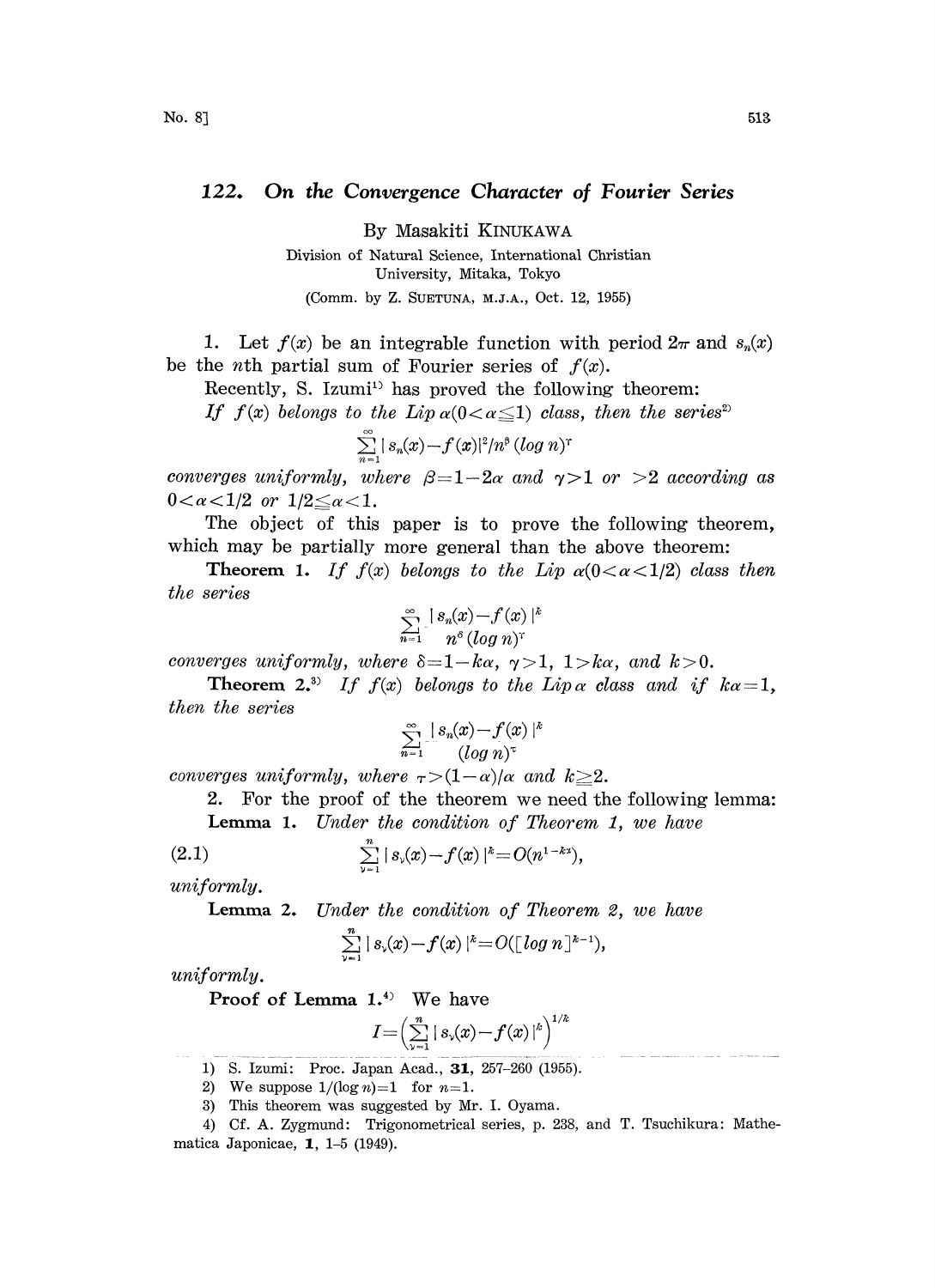514 M. KINUKAWA [Vol. 31,

$$
(2.2) \qquad \qquad = \left\{ \sum_{\nu=1}^{n} \left| \frac{1}{\pi} \int_{0}^{\pi} \varphi_{x}(t) \frac{\sin{(\nu+1/2)t}}{2 \sin{t/2}} dt \right|^{k} \right\}^{1/k} \\ \qquad \leq \left\{ \sum_{\nu=1}^{n} \left| \frac{1}{\pi} \int_{0}^{1/n} \left| \frac{\xi}{\xi} \right|^{1/k} + \left\{ \sum_{\nu=1}^{n} \left| \frac{1}{\pi} \int_{1/n}^{\pi} \frac{\xi}{\xi} \right|^{1/k} \right|^{1/k} \right\}^{1/k} \\ = I_{1} + I_{2},
$$

say, where  $\varphi_x(t) = \varphi(t) = f(x+t) + f(x-t) - 2f(x)$ . Then  $I_1^k = O\left(\sum_{\nu=1}^n \nu^k \left(\int_{0}^{1/n} t^a dt\right)^k\right) = O(n^{1-k^2}).$ 

For the case  $k \geq 2$ , by the Hausdorff-Young inequality we have

(2.3) 
$$
I_2 = O\left\{ \left( \int_{1/n}^{\pi} \left| \frac{\varphi(t)}{t} \right|^{k'} dt \right)^{1/k'} \right\}, (1/k + 1/k' = 1),
$$

$$
= O\left\{ \left( \int_{1/n}^{\pi} t^{k'(\alpha - 1)} dt \right)^{1/k'} \right\},
$$

where, by the assumption  $1 > k\alpha$ ,  $k'(\alpha - 1) \neq -1$ . Hence we get

$$
I_2 = O(n^{1-a-1/k}) = O(n^{1/k-a}).
$$

where, by the assumption  $1 > k\alpha$ ,  $k'(\alpha - 1) \neq -1$ .<br>
Hence we get<br>  $I_2 = O(n^{1-\alpha-1/k}) = O(n^{1/k-\alpha})$ .<br>
Thus we have Lemma 1 for the case  $k \geq 2$ . Let us suppose that  $0 < e < 2$ ,  $k \geq 2$ , then by the Hölder inequality and by the assumption  $\alpha$  < 1/2,

$$
\sum_{\nu=1}^n |s_{\nu}(x)-f(x)|^e \leq \left(\sum_{\nu=1}^n |s_{\nu}(x)-f(x)|^k\right)^{e/k} n^{1-e/k} = O(n^{(1-k\alpha)e/k}) \cdot n^{1-e/k} = O(n^{1-e\alpha}).
$$

Hence Lemma 1 is also established for the case  $0 < k < 2$ .

**Proof of Lemma 2.** By the above argument,  $I_1 = O(1)$  and by  $(2.3)$ 

$$
I_2 = O\left\{ \left( \int_{1/n}^{\pi} t^{k^*(\alpha-1)} dt \right)^{1/k^*} \right\} = O\left\{ \left( \int_{1/n}^{\pi} t^{-1} dt \right)^{1/k^*} \right\}
$$
  
=  $O\left[ (\log n)^{1/k^*} \right].$ 

Therefore  $I^* = O(\log n)^{k/k} = O(\log n)^{k-1}$ , which completes the proof of Lemma 2.

3. Proof of Theorem 1. By the Abel transformation, we have

$$
\sum_{n=1}^N \frac{|s_n(x)-f(x)|^k}{n^s(\log n)^r} = \sum_{n=1}^{N-1} \angle[1/n^s(\log n)^r] \cdot \sum_{\nu=1}^n |s_\nu(x)-f(x)|^k + \frac{1}{N^s(\log N)^r} \sum_{\nu=1}^N |s_\nu(x)-f(x)|^k
$$
  
=  $O\left\{\sum_{n=1}^{N-1} n^{1-ks}/[n^{s+1}(\log n)^r]\right\} + O\left\{N^{1-ks}/[N^s(\log N)^r), \text{ by Lemma 1,}$   
=  $O\left\{\sum_{n=1}^{N-1} 1/[n(\log n)^r] + O\left\{1/(\log N)^r\right\} = O(1).$ 

Thus we have Theorem 1.

Proof of Theorem 2. By the same way we have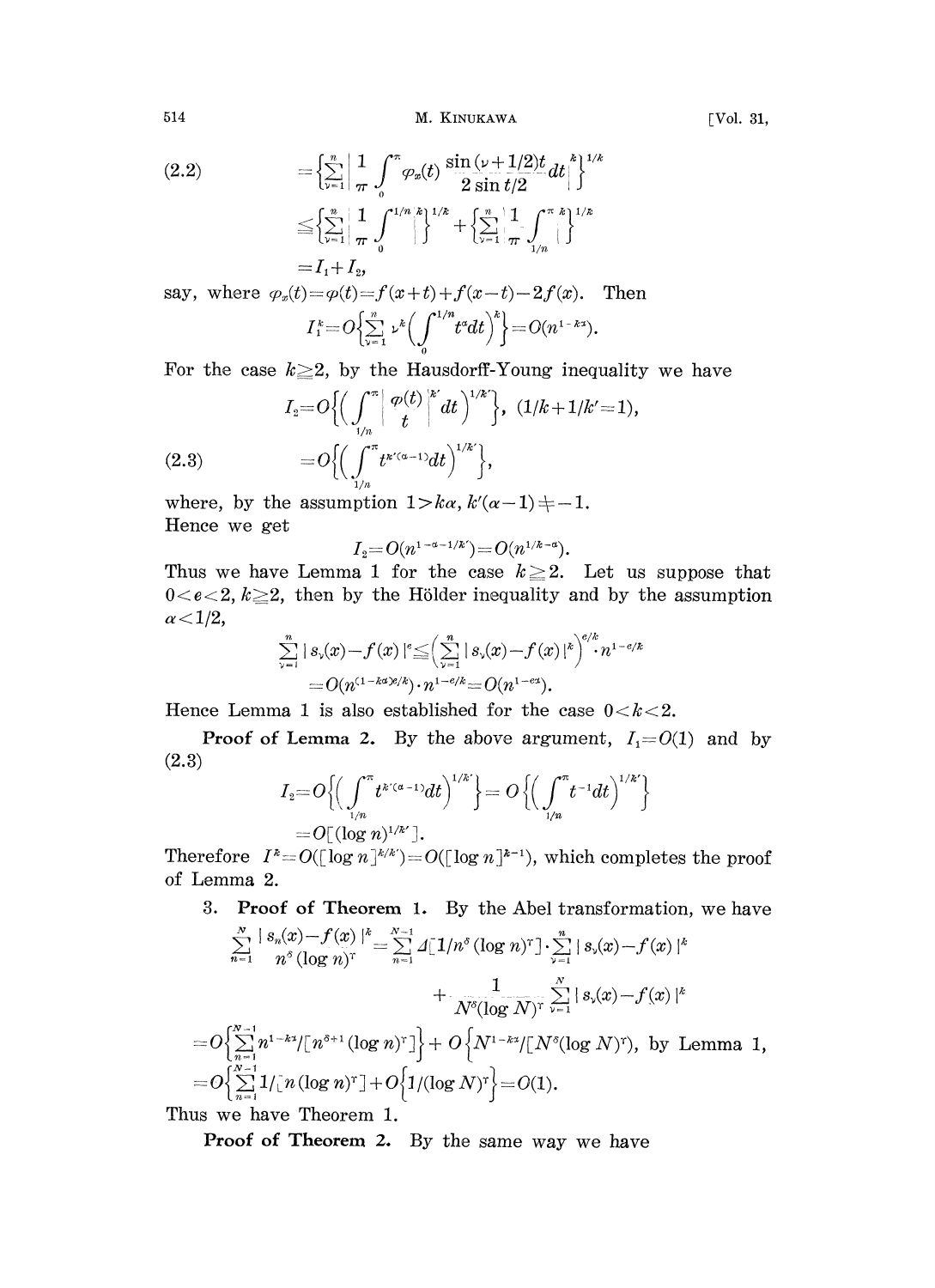$$
\sum_{n=1}^{N} \frac{|s_n(x)-f(x)|^k}{(\log n)^{\tau}} = \sum_{n=1}^{N-1} \Delta[1/(\log n)^{\tau}] \cdot \sum_{\nu=1}^{n} |s_{\nu}(x)-f(x)|^k
$$
  
+ 
$$
\frac{1}{(\log N)^{\tau}} \sum_{\nu=1}^{N} |s_{\nu}(x)-f(x)|^k
$$
  
=  $O\Biggl\{\sum_{n=1}^{N-1} (\log n)^{k-1} / [\,n (\log n)^{\tau+1} \,]\Biggr\} + O\Biggl\{ (\log N)^{k-1} / (\log N)^{\tau} \Biggr\}$   
=  $O\Biggl\{\sum_{n=1}^{N-1} 1 / [\,n (\log n)^{\tau-1/a+2} \,]\Biggr\} + O\Biggl\{1/(\log N)^{\tau-1/a+1}\Biggr\}$   
=  $O(1),$ 

since  $\tau - 1/\alpha + 1 > 0$ , which completes the proof of Theorem 2. 4. Next we shall prove the following

4. Next we shall prove the 
$$
1010
$$
.  
Theorem 3. If

(4.1) 
$$
|f(x+t)-f(x)|=O\Big\{|t|^s/\Big(log\frac{1}{|t|}\Big)^r\Big\},\,
$$

uniformly, then the series

$$
\sum_{n=1}^{\infty} |s_n(x) - f(x)|^k/n^s
$$

converges uniformly, where  $1/2 > \alpha > 0$ , erges uniformly, where  $1/2 > \alpha > 0$ ,  $\delta = 1 - k\alpha$ ,  $1 > k\alpha$ ,  $k > 0$ , and  $|k$ .<br>Theorem 4. If  $f(x)$  satisfies  $(4.1)$  and if  $k\alpha = 1$ , then the series  $\gamma>1/k$ .

 $\sum_{n=1}^{\infty} |s_n(x)-f(x)|^k$ 

converges uniformly, where  $k \geq 2$  and  $1 + k(\gamma - 1) > 0$ .

The proof of Theorem 3 may be done by the following lemma, as in he proof of Theorem 1.

Lemma 3. Under the assumption of Theorem 3, we have

(4.2) 
$$
\sum_{\nu=1}^n |s_{\nu}(x)-f(x)|^k = O[n^{1-k\alpha}/(\log n)^{k\tau}].
$$

**Proof of Lemma 3.** If  $(4.2)$  is established for  $k \ge 2$ , then it holds a fortiori for every  $0 < k < 2$ . Hence we may suppose  $k \geq 2$ (cf. Proof of Lemma 1). We divide  $I$ , which is denoted by  $(2.2)$ , into following three parts;

$$
I \leq \left\{ \sum_{\nu=1}^n \left| \frac{1}{\pi} \int_0^{1/n} \int_0^k \right|^{1/k} + \left\{ \sum_{\nu=1}^n \left| \frac{1}{\pi} \int_{1/n}^{1/n^{\mu}} \right|^k \right\}^{1/k} + \left\{ \sum_{\nu=1}^n \left| \frac{1}{\pi} \int_{1/n^{\mu}}^{\pi} \int_0^{1/k} \right|^{1/k} \right\}
$$
  
=  $I_1 + I_2 + I_3$ ,

where  $0 < \mu < \min$ . [1, (1/k- $\alpha$ )]. By the assumption, we have

$$
I_1^k = O\left\{\sum_{\nu=1}^k \nu^k \left[ \int_0^{t} t^a / \left( \log \frac{1}{t} \right) dt \right] \right\} = O\left[ n^{1-k^2} / (\log n)^{kr} \right]
$$

and, by the Hausdorff-Young inequality,

$$
\begin{array}{l} I_2' {=} O\Big\{ \int\limits_{1/n}^{1/n^{\mu}} \Big|\dfrac{\varphi(t)}{t}\Big|^{k'} dt\Big\}^{1/k'} {=} O\Big\{ \int\limits_{1/n}^{1/n^{\mu}} t^{(\alpha-1)k'}/\Big( \log \dfrac{1}{t} \Big)^{k'\gamma} dt\Big\}^{1/k'} \\ {=} O\Big\{ \dfrac{1}{(\log n)^\gamma} \Big[ \int\limits_{1/n}^{1/n^{\mu}} t^{(\alpha-1)k'} dt \Big]^{1/k'} \Big\} \end{array}
$$